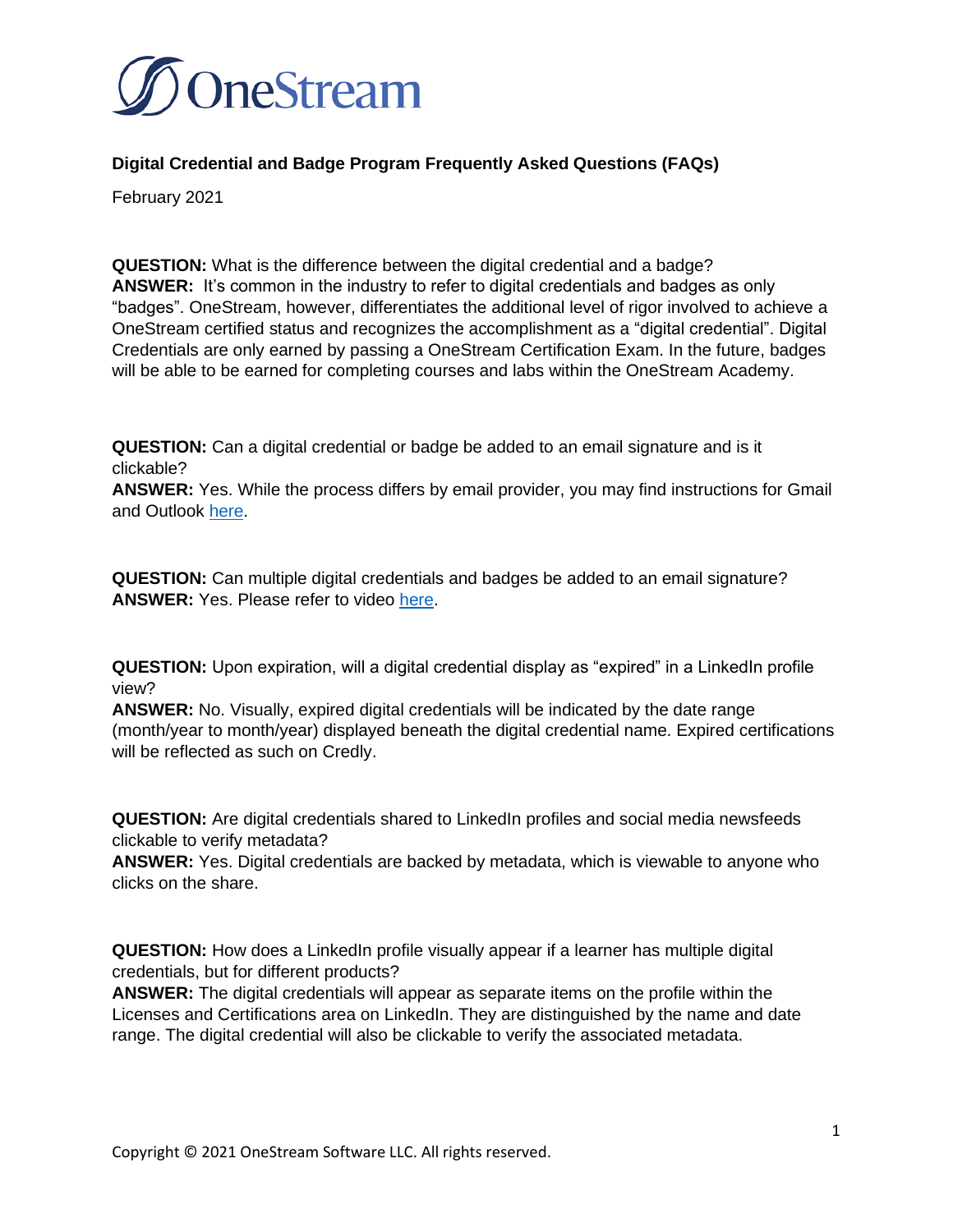

**QUESTION:** How does a badge appear when it is shared to a social media newsfeed? **ANSWER:** The badge will display on a social media newsfeed as a clickable post back to the Credly platform to verify the metadata. The post contains the following information:

- 1. Image of the badge
- 2. Name of the badge

3. Customizable verbiage inviting people to "View my verified achievement on Credly"

**QUESTION:** On which social media platform newsfeeds will badges be able to be shared? **ANSWER:** Credly currently has functionality with LinkedIn, Facebook, Twitter, WhatsApp, XING, and Zip Recruiter. Furthermore, badges can be shared directly via email and embedded on a personal blog or website.

**QUESTION:** What are the benefits of a digital credential or badge? **ANSWER:** Representing your skills as a digital credential or badge gives you a way to share your abilities online in a way that is simple, trusted and can be easily verified in real time. Digital credentials and badges provide viewers concrete evidence of what you had to do to earn your credential and what you're now capable of. Credly also offers labor market insights based on your skills.

## **QUESTION:** Who is Credly?

**ANSWER:** Credly is a digital badge platform that works with credible organizations to provide digital credentials to individuals, worldwide.

**QUESTION:** How will I know if I've earned a digital credential or badge? **ANSWER:** You will receive an email notification from Credly [\(admin@credly.com\)](mailto:admin@credly.com) with instructions for claiming your badge and creating your account.

**QUESTION:** What if I don't want my digital credential or badge to be public? **ANSWER:** You can easily configure your privacy settings in Credly. You're in complete control of the information about yourself that is made public.

**QUESTION:** What's to keep someone else from copying my digital credential or badge and using it?

**ANSWER:** While digital credentials and badges are simply digital image files, they are uniquely linked to data hosted and verified on the Credly platform. This link to verified data makes them more reliable and secure than a paper-based certificate. It also eliminates the possibility of anyone claiming your credential and your associated identity.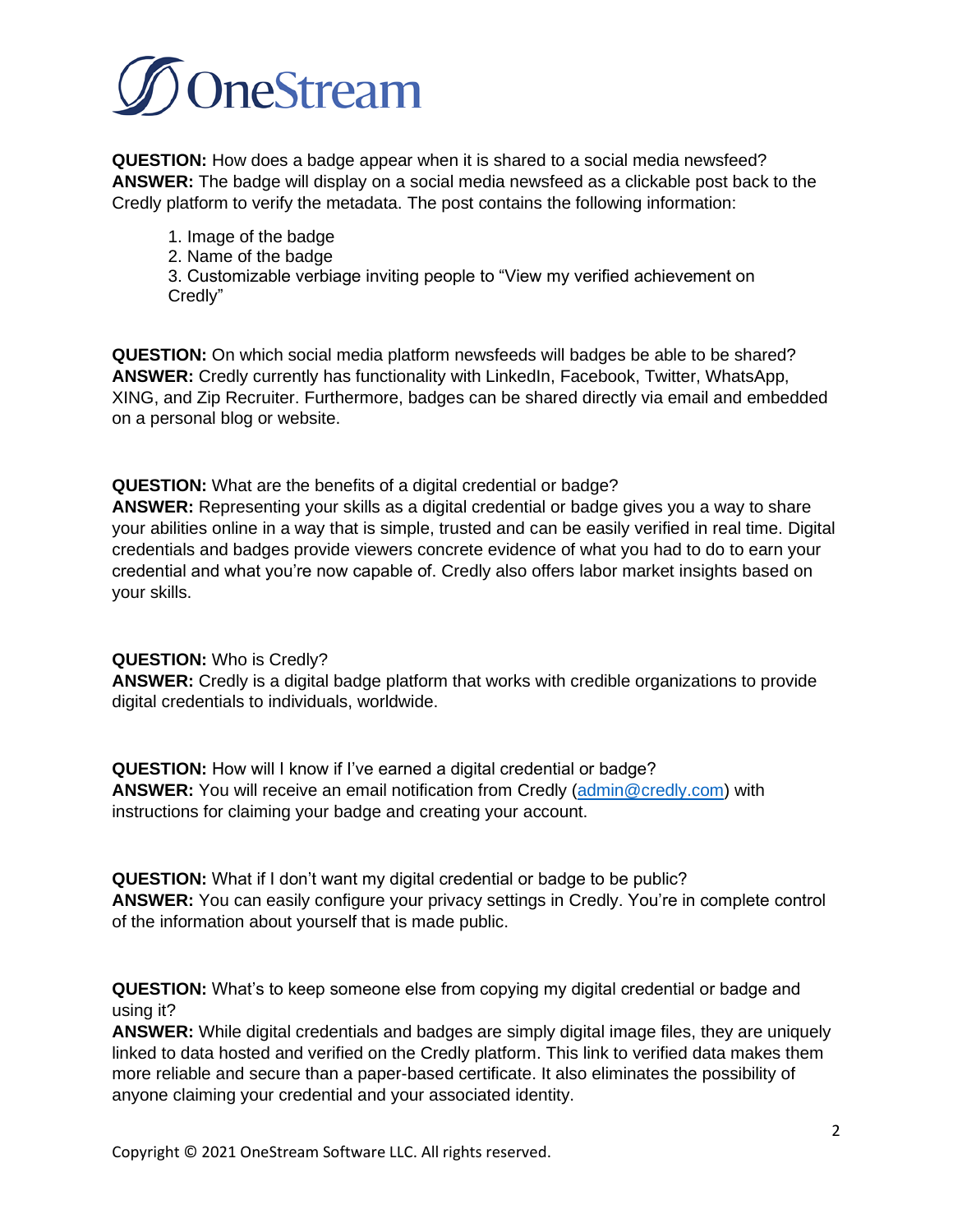

**QUESTION:** Where and how can I share my digital credential or badge through Credly? **ANSWER:** You can share your digital credential or badge directly from the Credly platform to social media, over email, embed in a website, or add to your email signature. You can download your digital credential or badge and link it anywhere online. Watch this [video](https://support.youracclaim.com/hc/en-us/articles/360021227651-Video-How-do-I-manage-and-share-my-Acclaim-badge-) by Credly for a tutorial on how to manage and share your digital credentials and badges.

**QUESTION:** Can I export digital credentials or badges issued through Credly to other badge storing platforms?

**ANSWER:** Yes. Your downloaded digital credential or badge contains Open Badge Infrastructure (OBI) compliant metadata embedded into the image. This allows you to store your badge on other OBI-compliant badge sites such as the Mozilla backpack.

**QUESTION:** Can I import digital credentials or badges issues from other platforms into Credly? **ANSWER:** Not at this time.

**QUESTION:** I have a question about the Credly platform. Where can I find support? **ANSWER:** You can access Credly's support center here: [https://support.youracclaim.com.](https://support.youracclaim.com/) There are various articles and videos to assist with your inquiries and you may also submit a support ticket to receive help directly.

**QUESTION:** Will my Digital Credential and Badges expire? **ANSWER:** Digital Credentials will expire after 2 years; they will still be visible in Credly but flagged as expired.

**QUESTION:** What happens if I do NOT claim my Digital Credential or Badge? Will it disappear? **ANSWER:** No, they will not disappear, but they won't be shared until you accept the terms to claim and you share them. The first time a user logs into the Credly system, they will see any digital credentials or badges that they are qualified to claim and share.